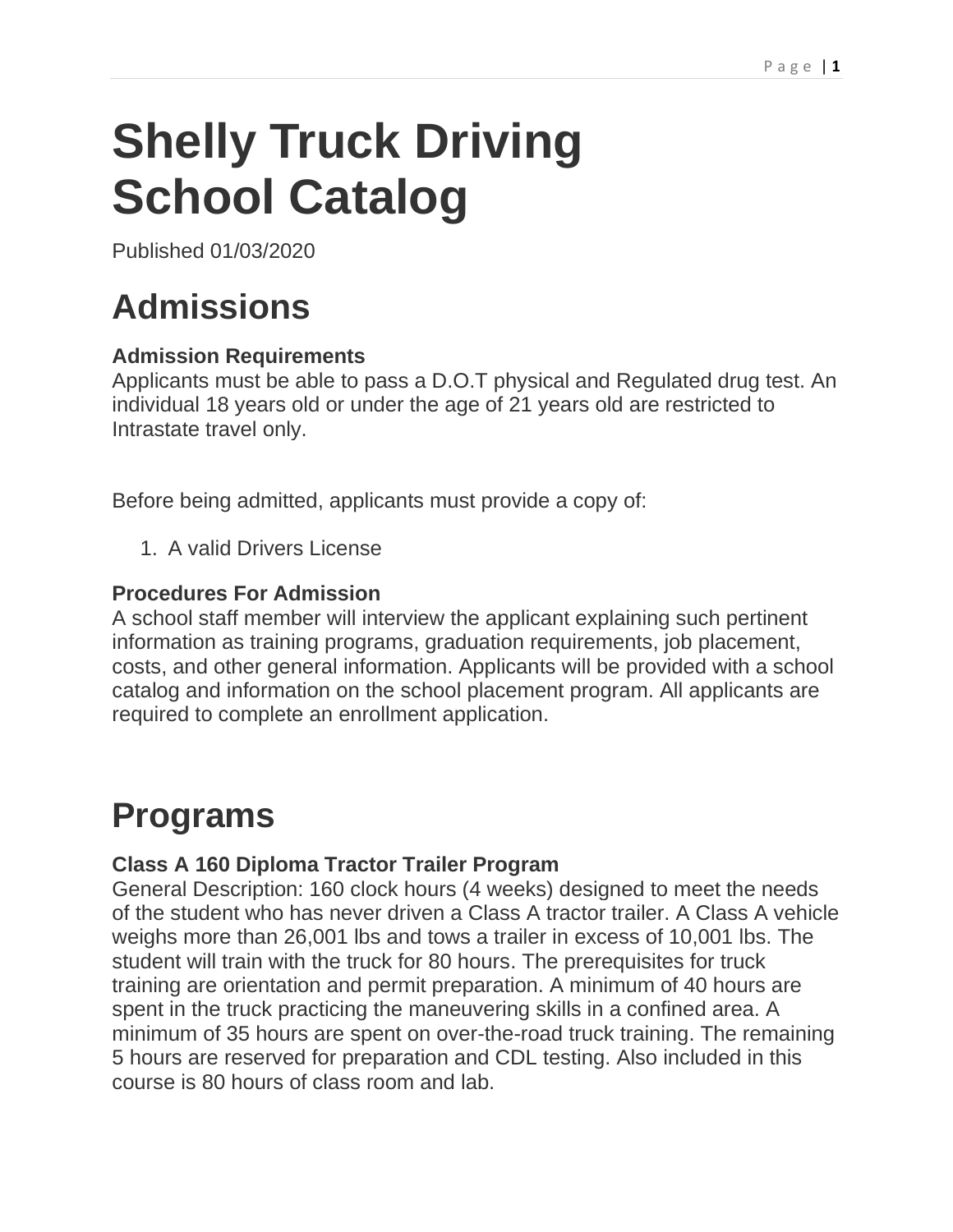Objective: To prepare the student to become a licensed (CDL) entry level, Class A tractor-trailer driver.

The class and lab training are divided into fifteen (15) sections:

- 1. Orientation; The student is introduced to our school and is told about scheduling, grading, and what is expected of the student.
- 2. Preparation for written Exam (CDL): This section gets the student ready to pass the written exam, which includes general knowledge, air brakes, and the endorsements of hazardous material, doubles and triples, and tanker.
- 3. Introduction to trucking: the trucking industry, its rules and regulations and what it takes to become a professional driver.
- 4. Map reading: The student will learn to use a road atlas, plan trip routes, estimate mileage / travel time, obtain permits and plan for personal needs and expense money.
- 5. Log Books: The student learns how to use a log book, record time, compute on-duty and off-duty time and regulations.
- 6. Coupling and Uncoupling: The student will learn how to couple and uncouple a tractor and trailer along with the hazards involved with it.
- 7. Vehicle Systems: Student will learn how the many parts / components of a truck relate to one another. Particular attention is given to the brakes and electrical systems, and safety of the vehicle.
- 8. Vehicle Maintenance: The student learns to troubleshoot mechanical problems.
- 9. Vehicle Inspection: The student is taught the CDL pre-trip inspection per the regulations outlined in the Federal Motor Carrier Safety Regulations Handbook.
- 10. Shifting: Basic gear shifting patterns and methods of shifting.
- 11. Backing: The student will learn backing principles and rules. Safe basic backing maneuvers are taught.
- 12. Visual Search: Visual safeguards and the importance of mirrors.
- 13. Space Management: Safe driving space and following distance. Control of space and the dangers of overhead obstructions.
- 14. Speed Management: Speed and stopping distance, fuel economy and safe speed management.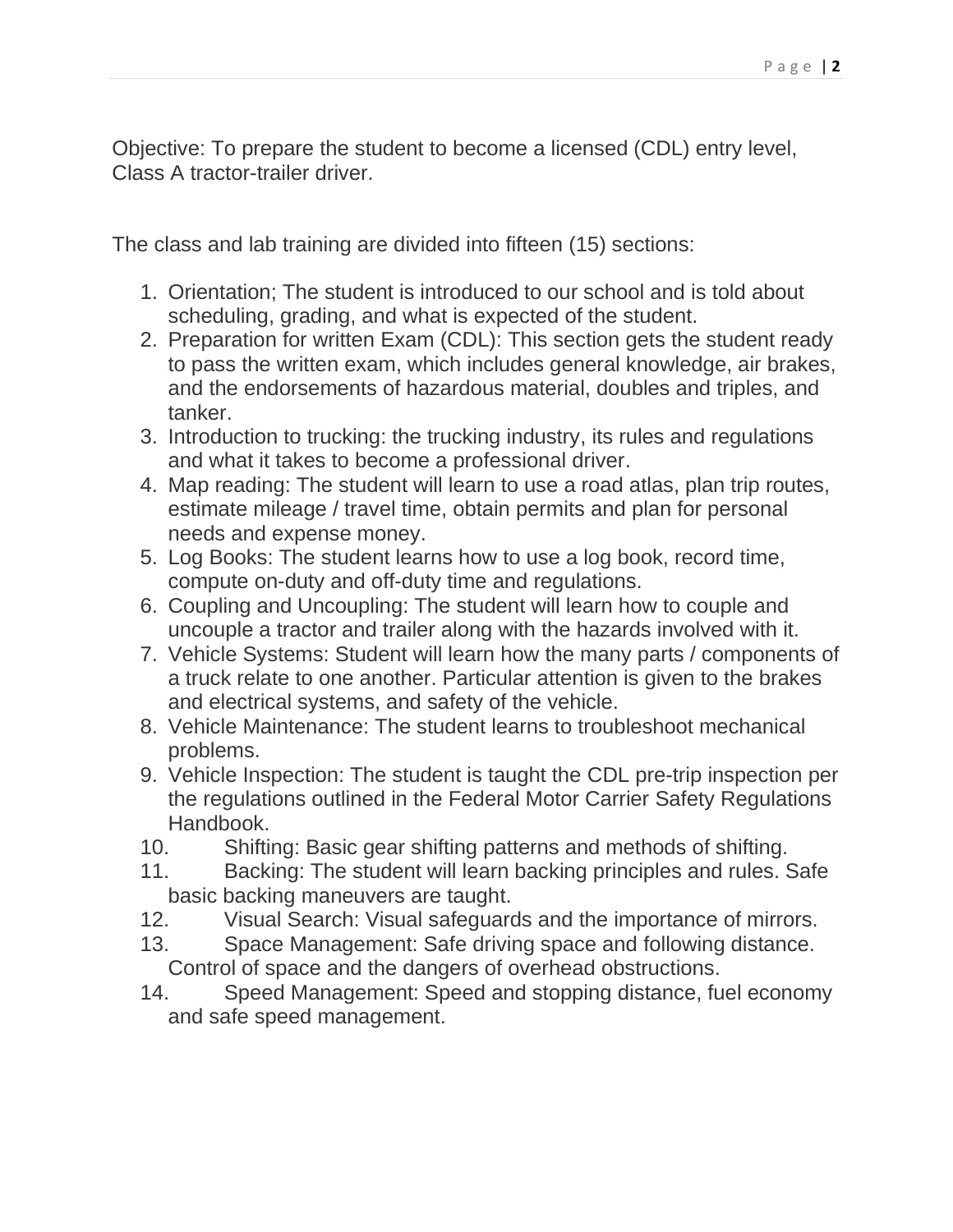## **Physical Facility Location**

York, PA (400 Mulberry Street). The school is located in the S&H Express building. There is a break room (12'x12') equipped with a microwave, and a refrigerator. Class Room is right off the break room (18'x32') and the bathrooms are just across the hallway. There is a smoking area outside with a big parking area.

The skills range is located on Hay Street York, PA. It is 2 blocks from the classroom and is owned by S & H Express.

### **Student Information**

#### **Dress Requirements**

Students must dress with safety in mind. Loose clothing and hair that could get caught in doors and equipment will not be tolerated. Students are required to wear shoes during truck training sessions. Sandals and flip-flops are not allowed.

#### **Textbooks and Supplies**

Textbooks and supplies will be handed out during the first day of class and are the responsibility of the student. Students must bring textbooks to class everyday.

#### **Student Complaint Procedure**

This complaint procedure is gone over during the first day of orientation. Complaints are to directed to the school Director or the State Board of Private Licensed Schools at 333 Market Street, 12<sup>th</sup> floor, Harrisburg PA 17126-0333

#### **Conduct**

Students are expected to be on time for all classes. When in the classroom or the range students must follow instructions. Cell phones will not be permitted during classroom time, range training, or road training. Drugs and alcohol are not allowed at any time. Students must treat the school's equipment with care. If these rules are not followed it could lead to dismissal by the Director.

#### **Attendance / Leave of Absence:**

Students must maintain an 90% attendance record. Any attendance bellow 90% will lead to dismissal. No show, No call will not be tolerated and will be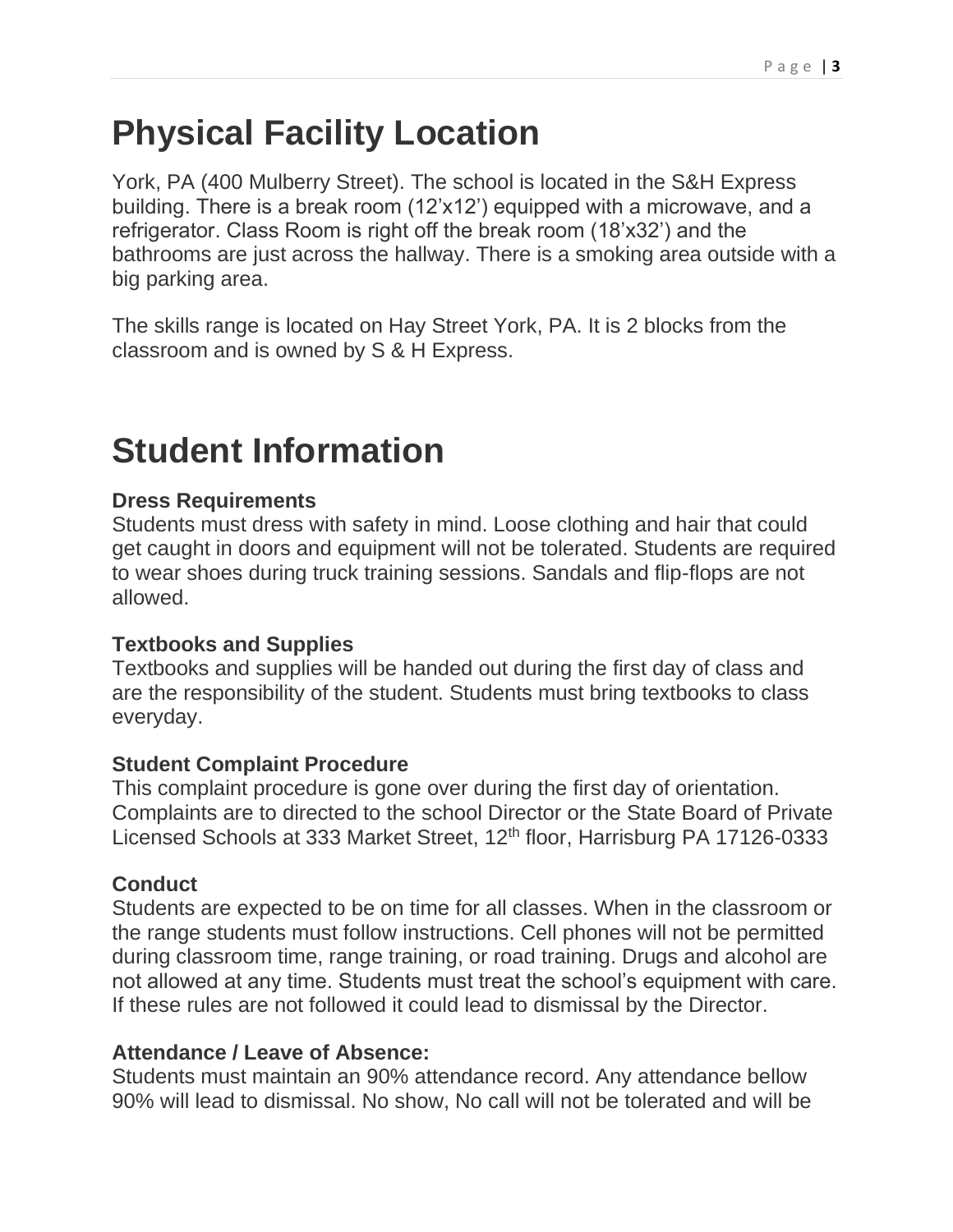reviewed by the Director. Four or more absences will lead to dismissal by the Director. All leaves of absence must be submitted in writing to the Director and approved by the Director.

#### **Tardiness**

Being late to classroom or truck training four or more times will lead to termination from the program. Make-up work will be assigned, and is expected to be made up promptly. There is no charge for make-up work.

#### **Grading System**

Students are graded on their classroom / lab, and their truck driving ability. These activities are graded as follows:

- $\bullet$  A 90% to 100% Excellent work, or has achieved the specific driving objectives.
- $\cdot$  B 80% to 89% Above average in class work and behind the wheel
- $\cdot$  C 70% to 79% Average classroom work and behind the wheel
- $\bullet$  D 60% to 69% Unsatisfactory progress. Remedial training may be required

#### **Classroom / Lab**

Students are tested throughout the course of the classroom. These tests are graded and placed on their transcript. The grades are evaluated weekly by the **Director** 

#### **Road Work**

A driving progress report is made up on each student. Each driving session is critiqued and noted on this report. The instructor evaluates each student for every driving session, and these reports are evaluated weekly by the Director.

#### **Remedial Training**

An unsatisfactory grade of a D may result in some remedial training. This may involve tutoring either before or after class. This may involve up to an additional 5 hours of training with truck. There will be no extra charge for the tutoring and extra truck training.

#### **Requirements For Graduation**

A student must have a minimum grade average of 80% at the end of the course, with attendance rate of 90%. The student must have a passing score on the state's Commercial Drivers License (CDL) written and driving examinations. The student will receive a diploma upon satisfying the requirements for graduation.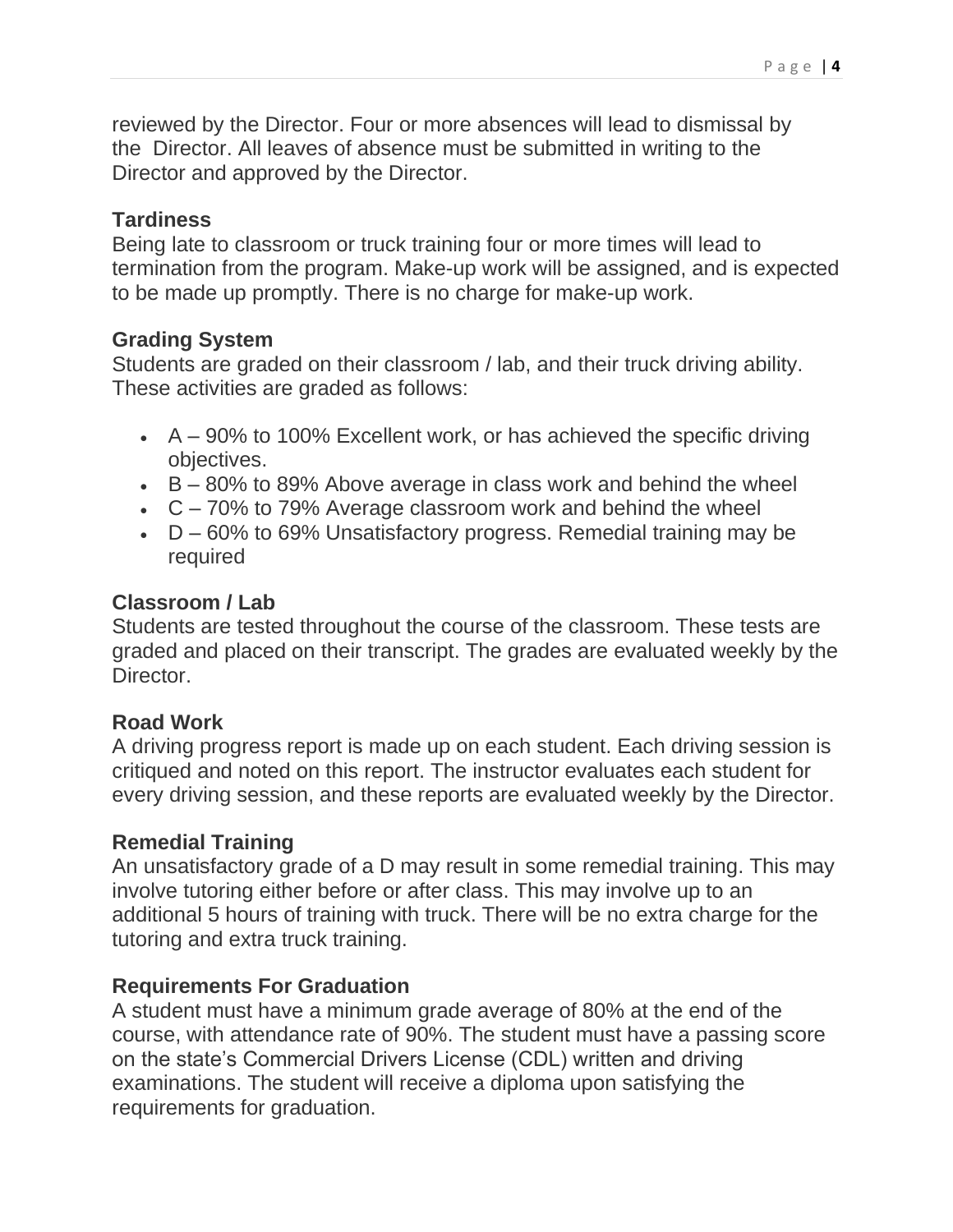#### **Tuition**

Class A 160: Basic Tractor-Trailer Driving. The tuition of \$5,300.00 includes all materials and testing.

#### **Cancellation**

If an applicant wishes to cancel his / her enrollment agreement prior to the start they will receive a 100% refund. If applicant has not toured the school's facilities, but has enrolled, that person will receive a 100% refund if unhappy upon touring and so states within three days.

#### **Termination**

Students may be terminated for not maintaining a passing grade, excessive tardiness or absenteeism (2 or more times) and unsafe behavior. The school Director is in charge of any terminations. Students who are absent 2 or more days or 10% will be terminated.

#### **Refund Policy**

1. For a student completing up to and including 10% of the total clock hours the

school shall refund 90% of the total cost of the program.

- 2. For a student withdrawing from or discontinuing the program within the first 25% of the program, the tuition charges refunded by the school shall be 55% of the total cost of the program.
- 3. For a student withdrawing or discontinuing after 25% but within 50% of the program, the tuition charges refunded by the school shall be 30% of the total cost of the program.
- 4. For a student withdrawing or discontinuing after 50% of the program, the student is entitled to no refund.
- 5. The school will refund unearned tuition within 30 days of the date of the withdrawal.

In the event a student is unable to pass the learner's permit exam a refund is made in accordance to the standard refund policy based on the last date of attendance. The termination date for refund calculation purposes is the student's last day of recorded attendance.

### **Placement Services**